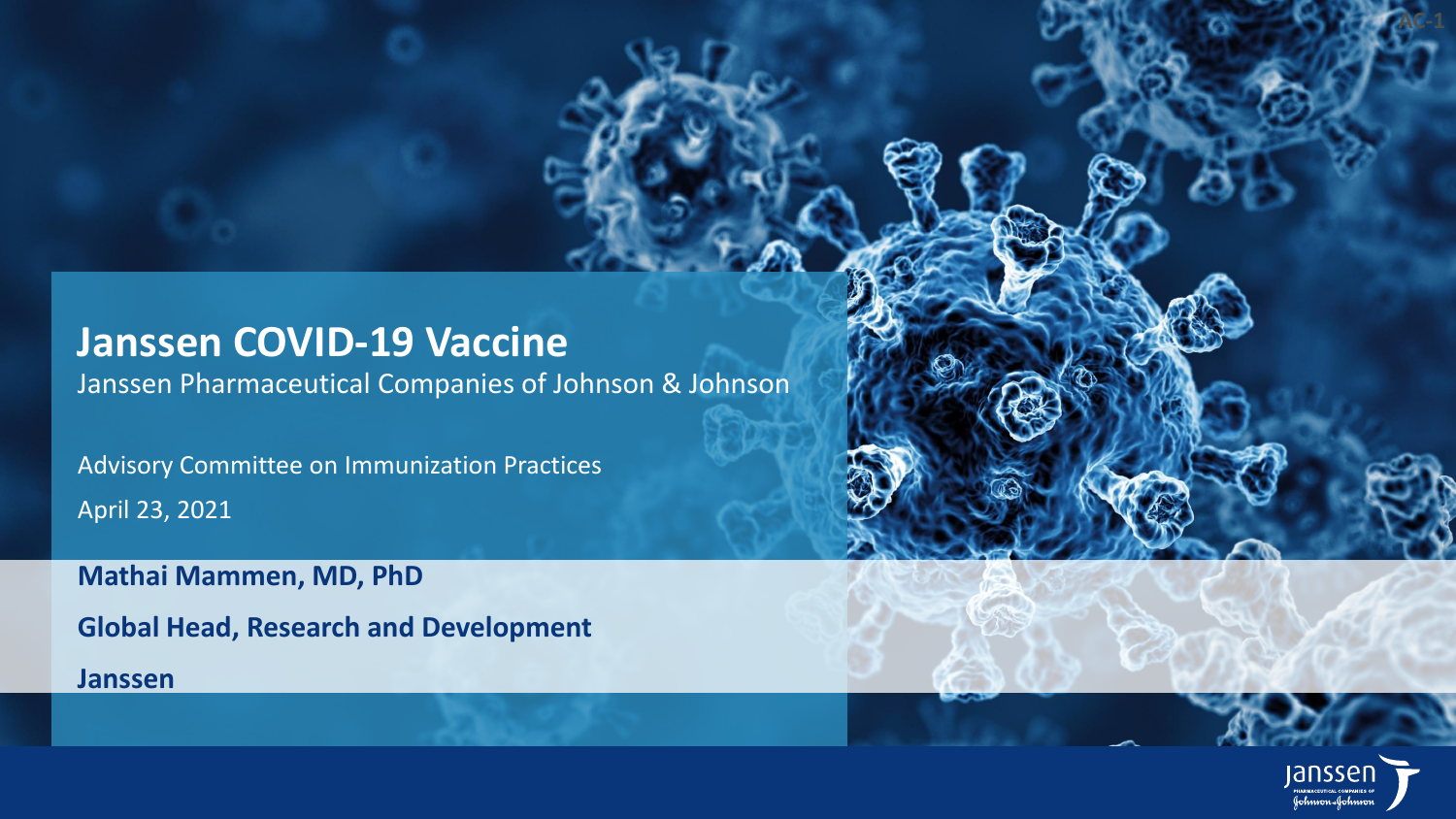## **Important and Unique Benefits of Janssen COVID-19 Vaccine Outweigh Risks in Global Effort to Fight COVID-19**

- 7.9 million in United States have received Janssen COVID-19 vaccine
- Vital and important option for many; Uniquely good option for some – Particular benefits for those who face barriers to healthcare services – Highly protective efficacy against global variants of concern
- Together with health authorities and using various surveillance systems, identified very rare side effect: thrombosis with thrombocytopenia
	- Increased awareness among general public and healthcare professionals
	- Goal: more identifiable, diagnosable, and treatable

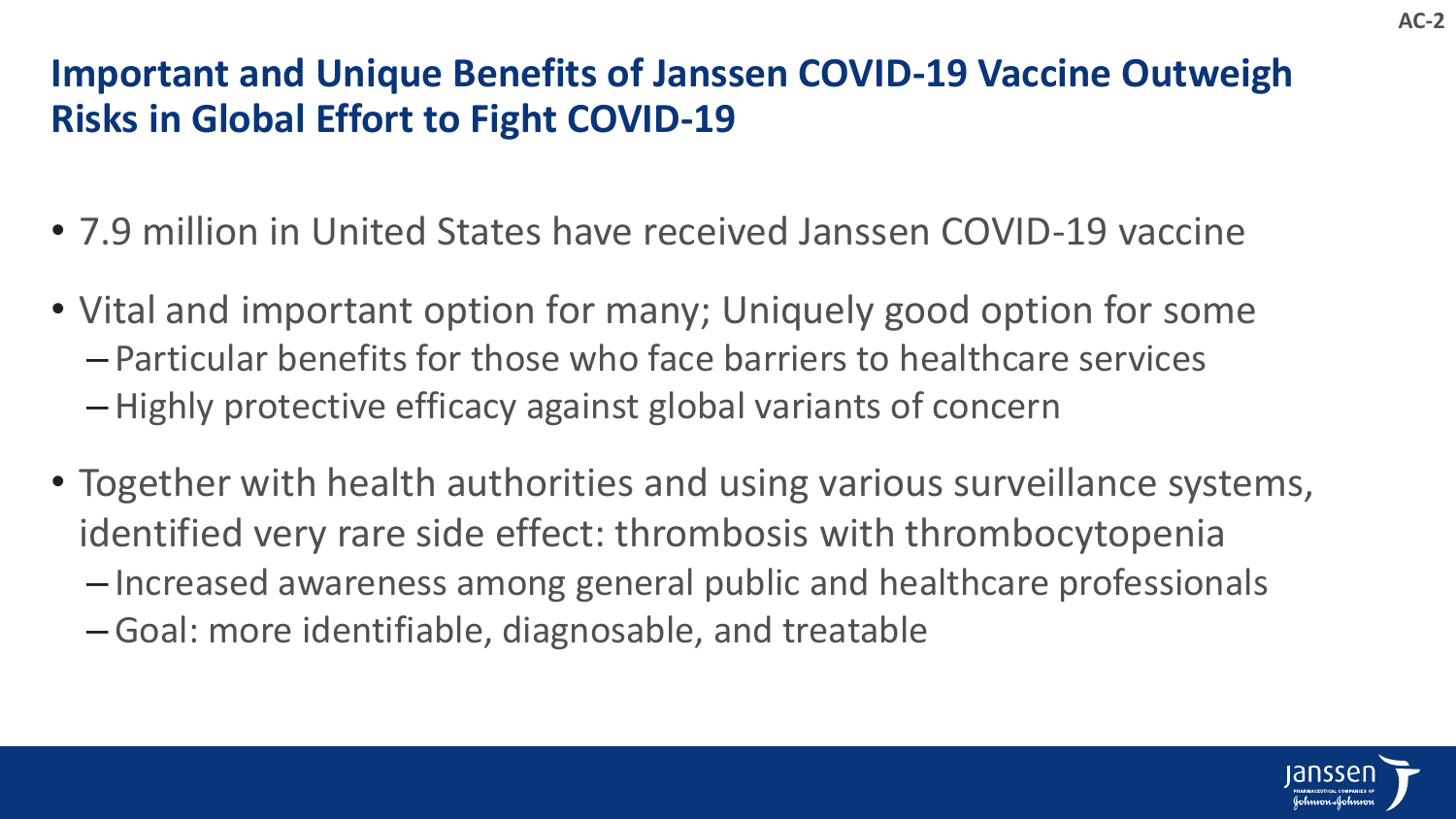

- Dynamic landscape of COVID-19 pandemic: emerging variants
- Janssen COVID-19 vaccine
	- Efficacy
	- Key attributes
	- Characterization of thrombosis with thrombocytopenia
- Balancing benefit and risk



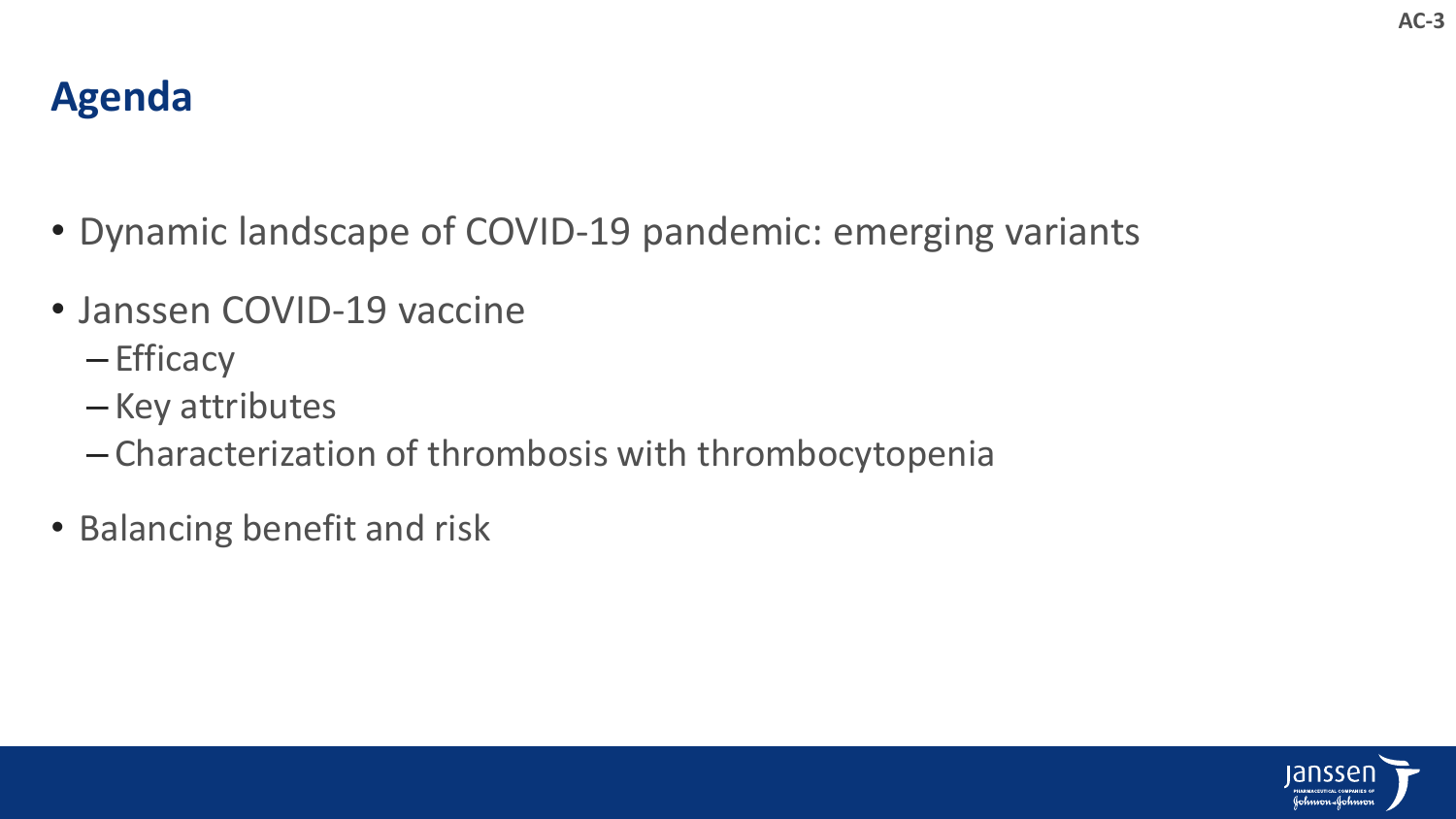## **The Global Pandemic Continues: Dynamic Landscape of COVID-19**

## **7-Day moving average**



**Data: Source: CDC COVID Tracker Image: adapted from Johns Hopkins University CSSE COVID-19 Data.**

iansser Johnson-Johnson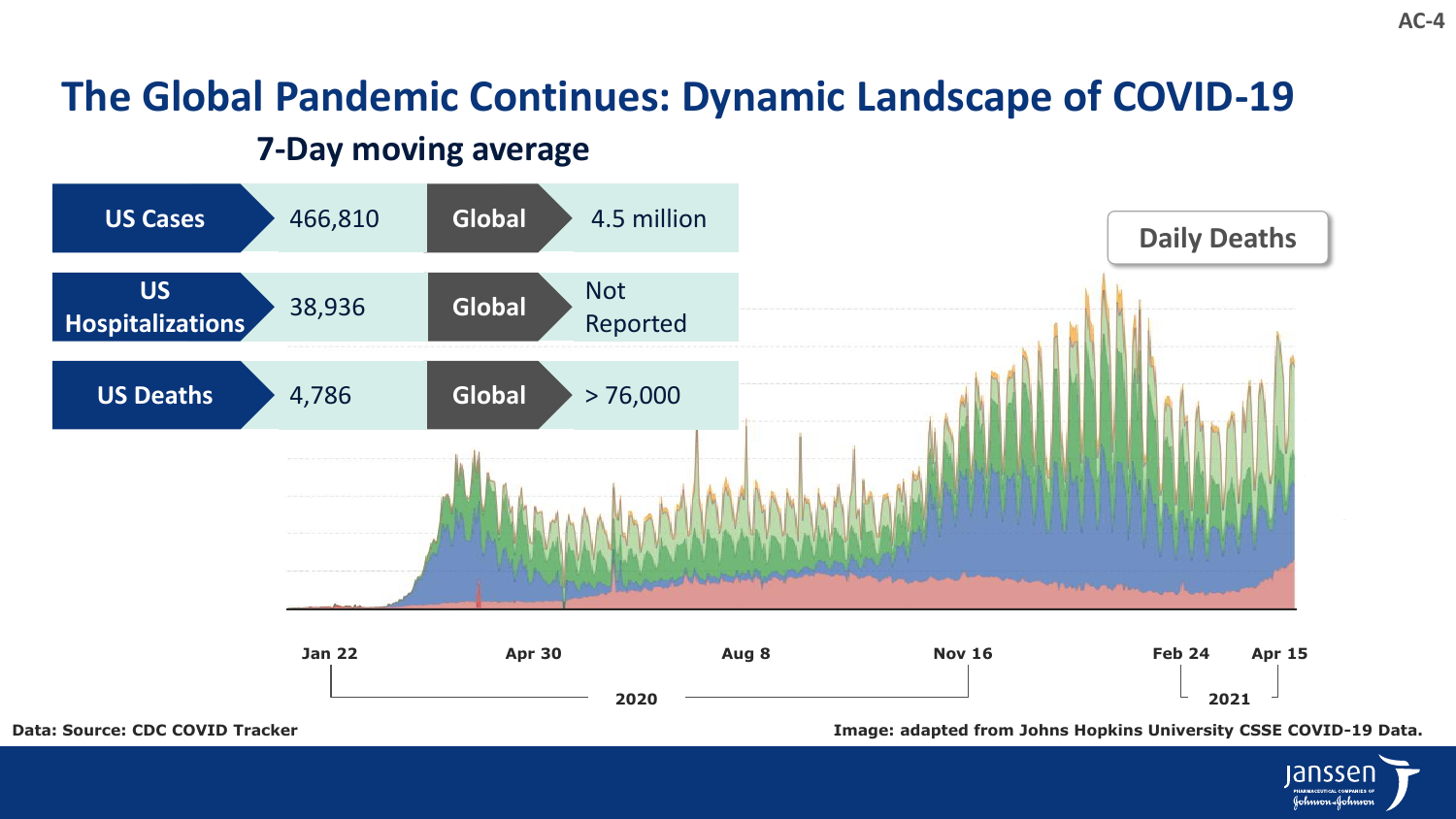# **Strong Vaccine Efficacy, Important Option As Variants Emerge in US**

#### **Pivotal Study 3001 (N=44,325)**

#### **85% vaccine efficacy against severe COVID-19 > Day 28 in the United States**

- Protection starts by Day 7, indicating early onset of protection
- 100% protection against COVID-19 related hospitalizations (> Day 28) and deaths
- Consistent vaccine efficacy against severe disease across all regions

#### **Highly protective against global variants of concern**

• Equally high protection in South Africa (n > 6,500) where B.1.351 (> 95%) is highly prevalent and in Brazil (n > 4,912) where P.2 lineage (69%) is highly prevalent

### **Ongoing South Africa study supports strong effectiveness in presence of B.1.351**

- Open-label healthcare worker study (N=288,368 vaccinated)
	- Primarily women (76%), mostly people under 50 years old (75%)
- 4 COVID-19-related deaths (0.001%) (D4, 7, 7, 20) and no deaths post-day 28
- Of 17 (0.006%) COVID-19 breakthrough cases, 3 occurred after Day 28 (D31, 31, 34)

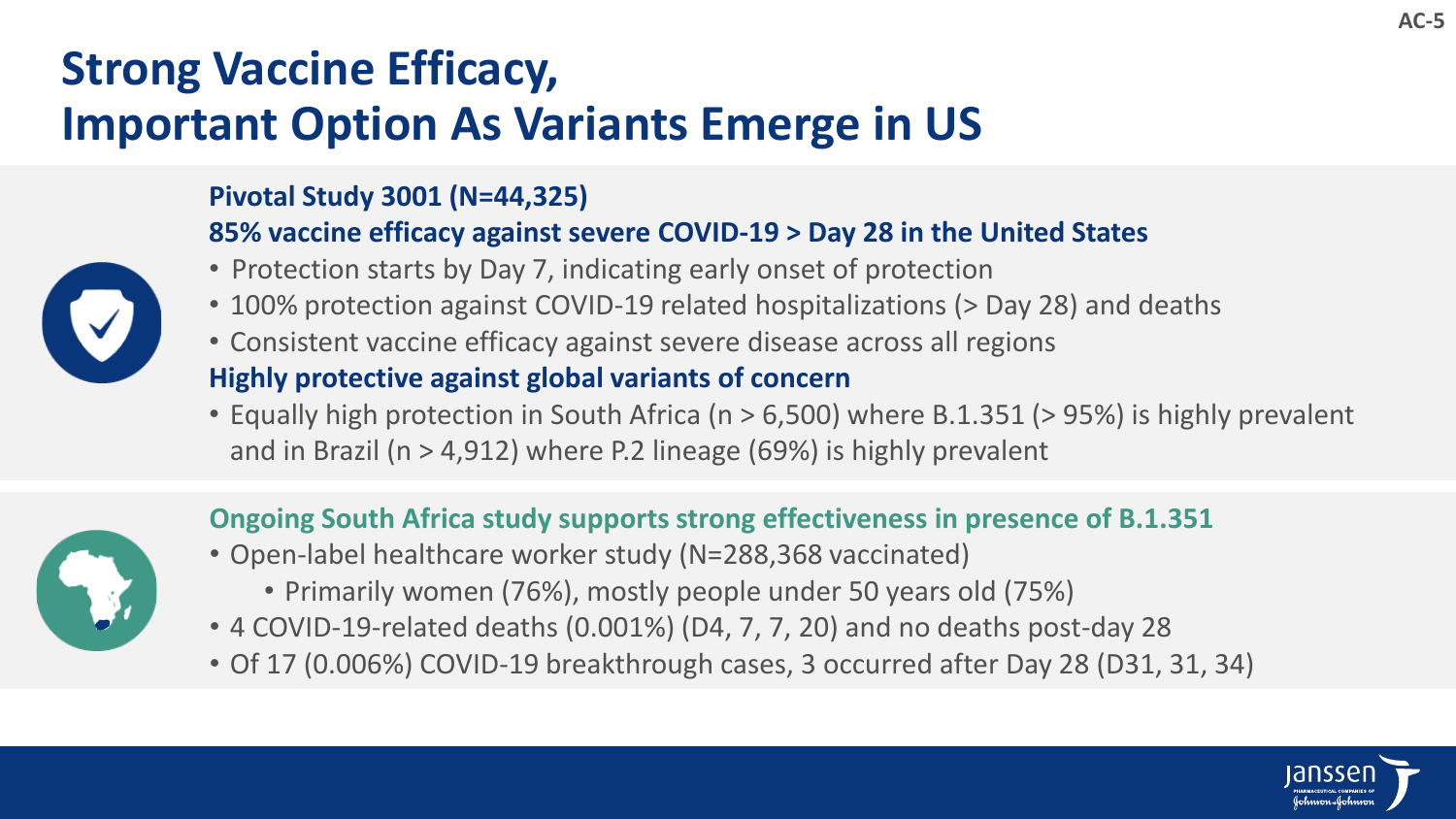# **B.1.351, Which Includes 484 Mutation, Became Dominant Variant in South Africa in Matter of Weeks**



- B.1.351 became nearly only variant circulating in South Africa 8 weeks after first appearance
- Now found in 36 of 50 US states / territories and across Europe
- As with B.1.351, other variants containing the key mutation of position E484K emerging in US

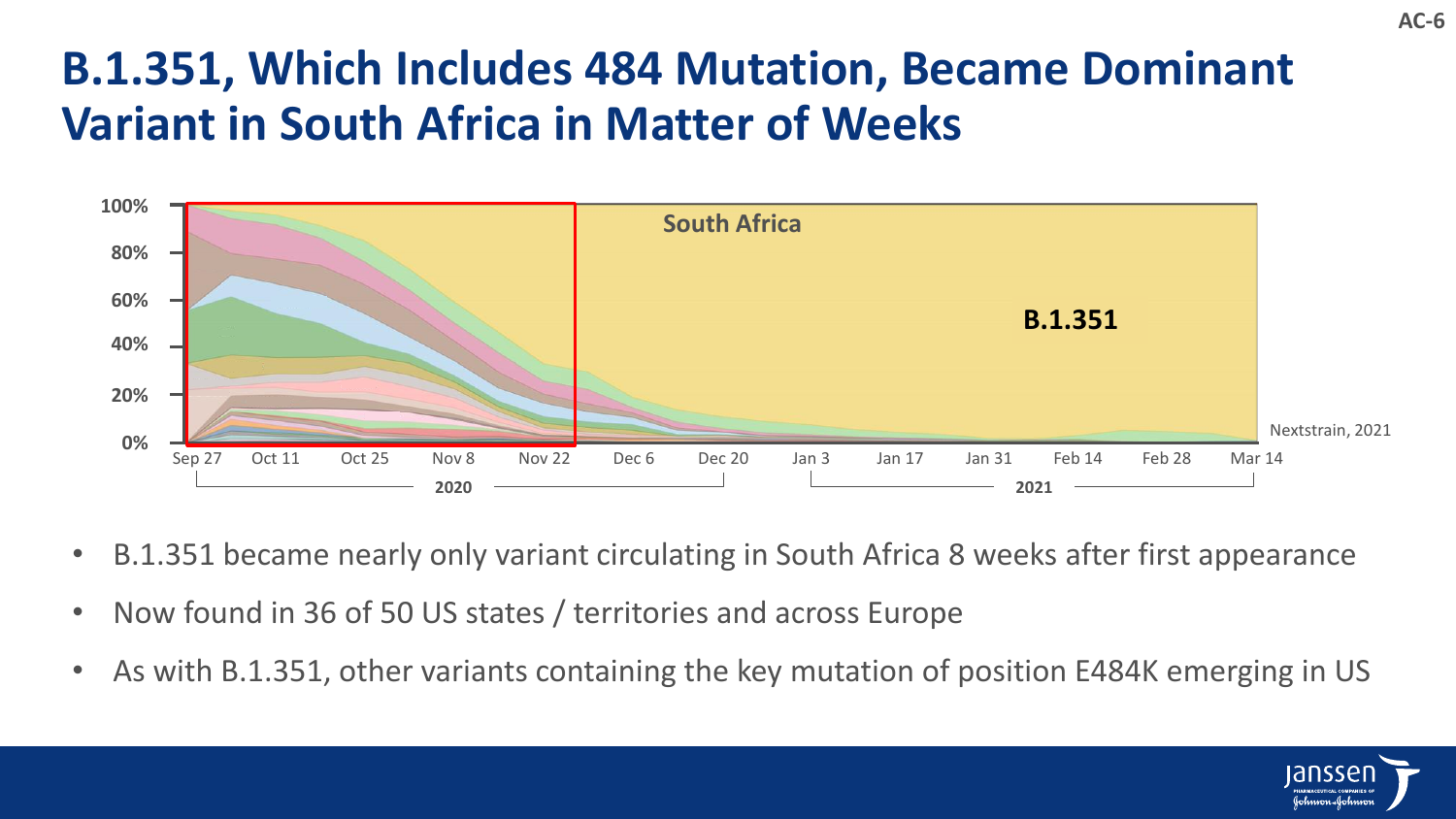# **Single-Dose Vaccine Plays Essential, Unique Role in Urgent Effort to Contain Virus**

| <b>1-Dose Vaccine</b>                          | Only authorized COVID-19 vaccine single-dose regimen<br>• Critical option for rural and transient populations                              |
|------------------------------------------------|--------------------------------------------------------------------------------------------------------------------------------------------|
| <b>Early Onset,</b><br><b>Durable Response</b> | • Vaccine efficacy against severe disease seen by Day 7 in pivotal trial<br>Durable immune response based on platform, early COVID-19 data |
| <b>Simple Shipping,</b><br><b>Storage</b>      | • Compatible with all existing distribution channels<br>Stored at normal refrigerator temperatures<br>• Can reach remote locations         |

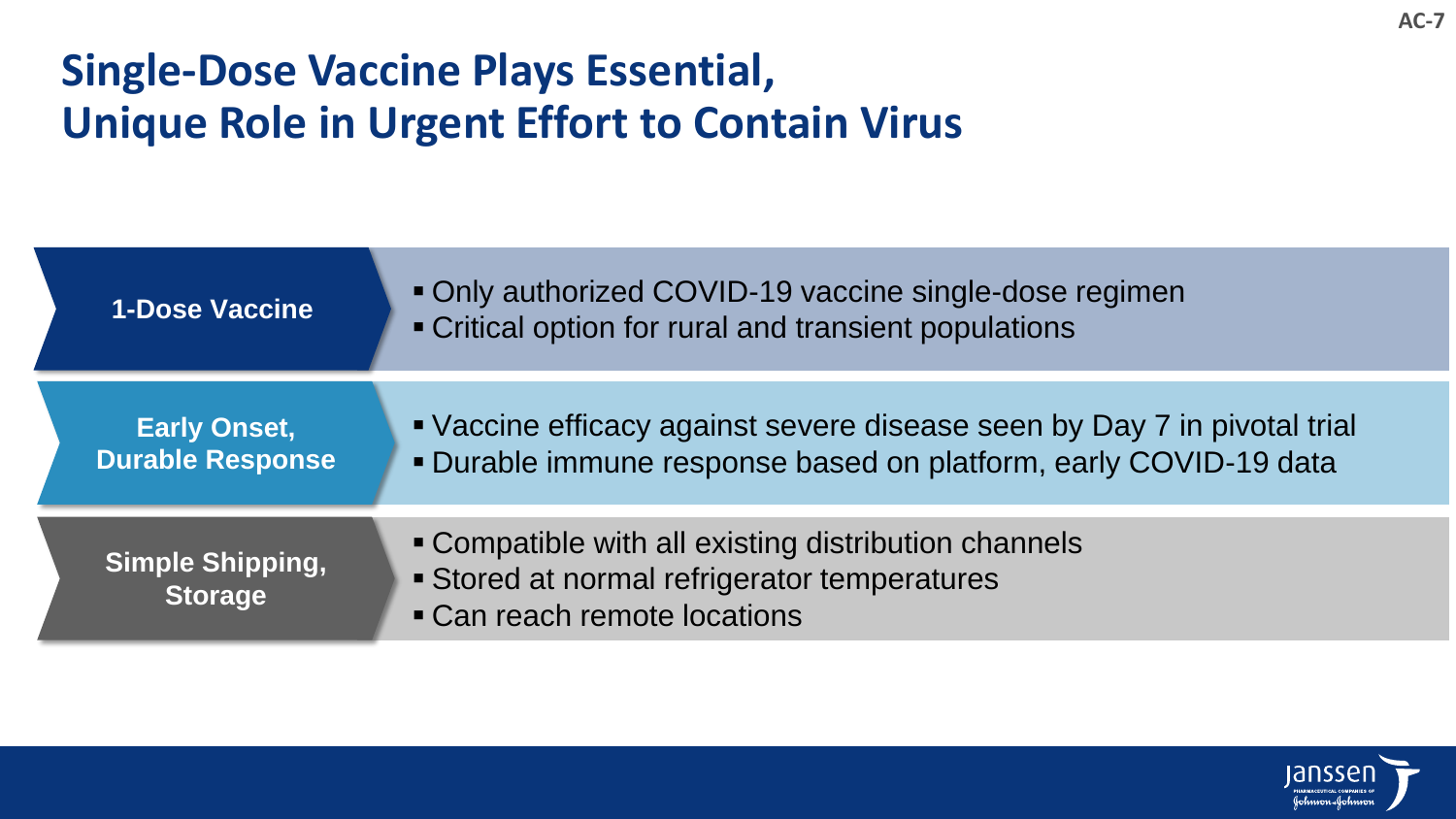## **Janssen COVID-19 Vaccine**

Janssen Pharmaceutical Companies of Johnson & Johnson

Advisory Committee on Immunization Practices April 23, 2021

**Joanne Waldstreicher, MD Chief Medical Officer Johnson & Johnson**



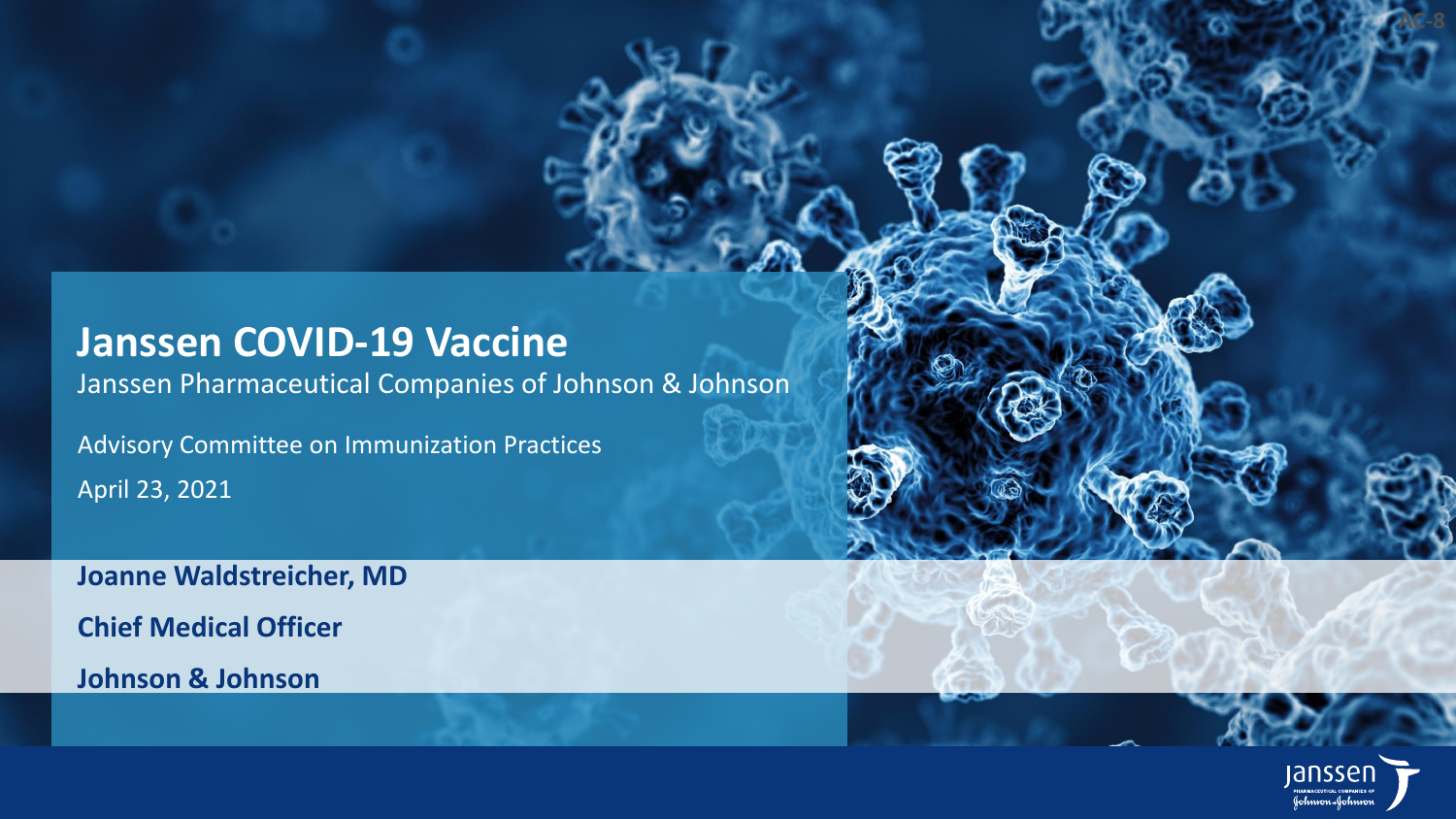# **Thrombosis with Thrombocytopenia: Post-Authorization Cases Reported after Janssen Vaccine**

| <b>Very rare</b>                                                    | <b>Rare</b>   | <b>Uncommon</b> | <b>Common</b>                         | <b>Very Common</b> |
|---------------------------------------------------------------------|---------------|-----------------|---------------------------------------|--------------------|
|                                                                     | 100/1,000,000 | 1,000/1,000,000 | 10,000/1,000,000<br>100,000/1,000,000 |                    |
| <b>Reported Thrombosis with</b><br>Thrombocytopenia                 |               |                 |                                       |                    |
| 15 cases/7.98M people<br>vaccinated $1$<br>1.9 cases/million people |               |                 |                                       |                    |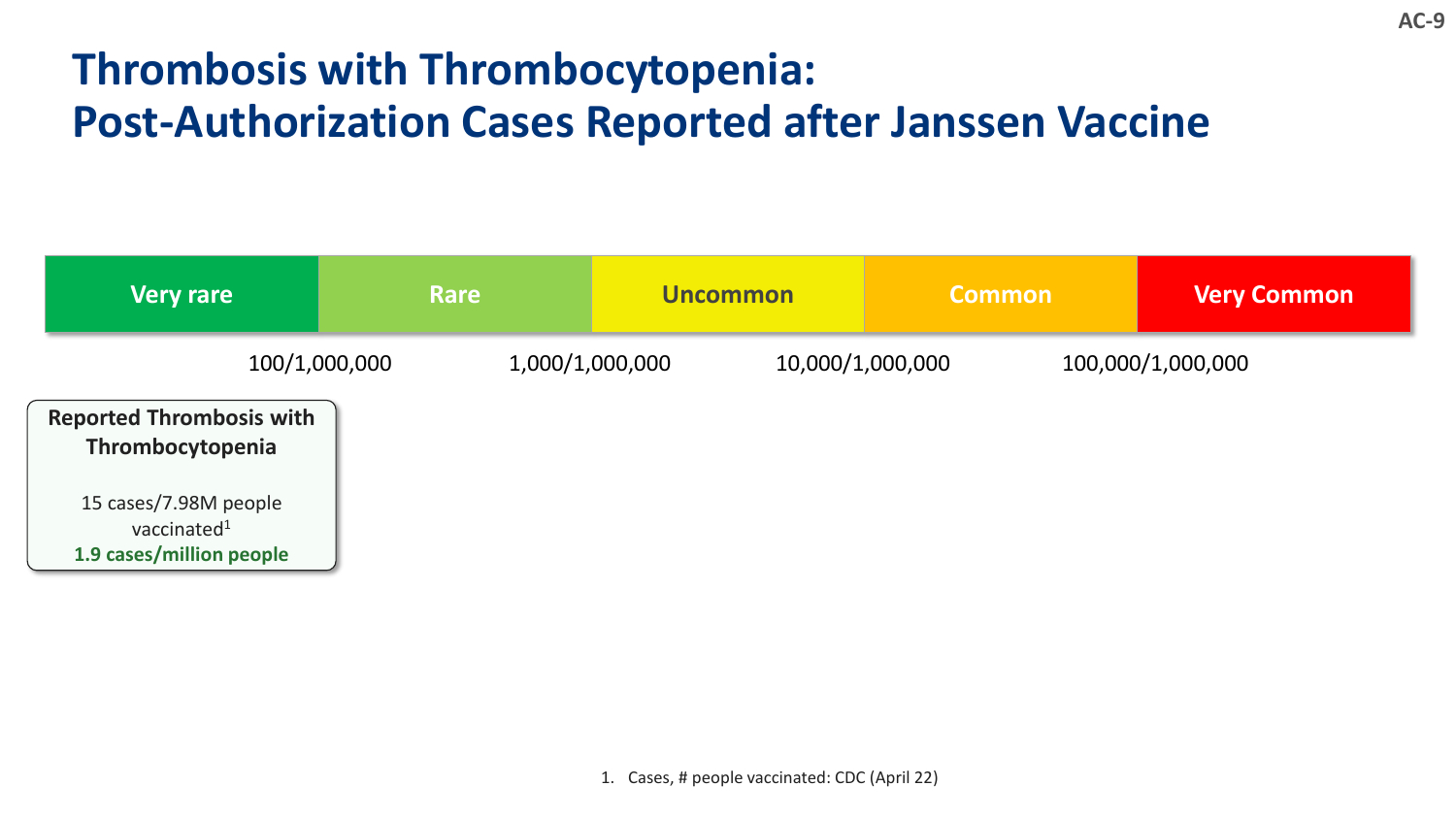## **Thrombosis with Thrombocytopenia: Post-Authorization Cases Reported after Janssen Vaccine and Background**



- 1. Cases, # people vaccinated: CDC (April 22)
- 2. Incidence based on CVST + Thrombocytopenia in 2018 from 5 observational sources (n=63 million persons)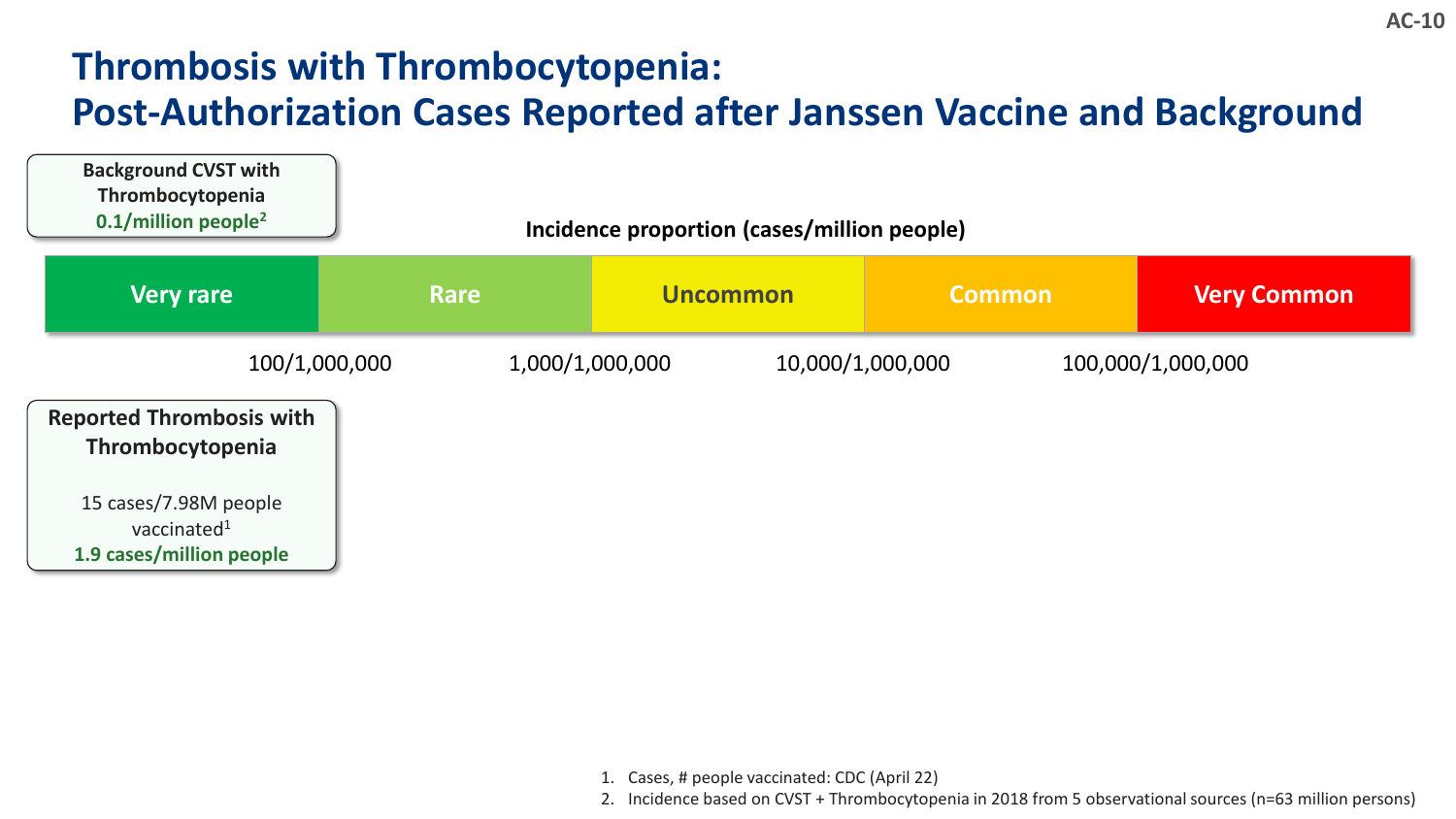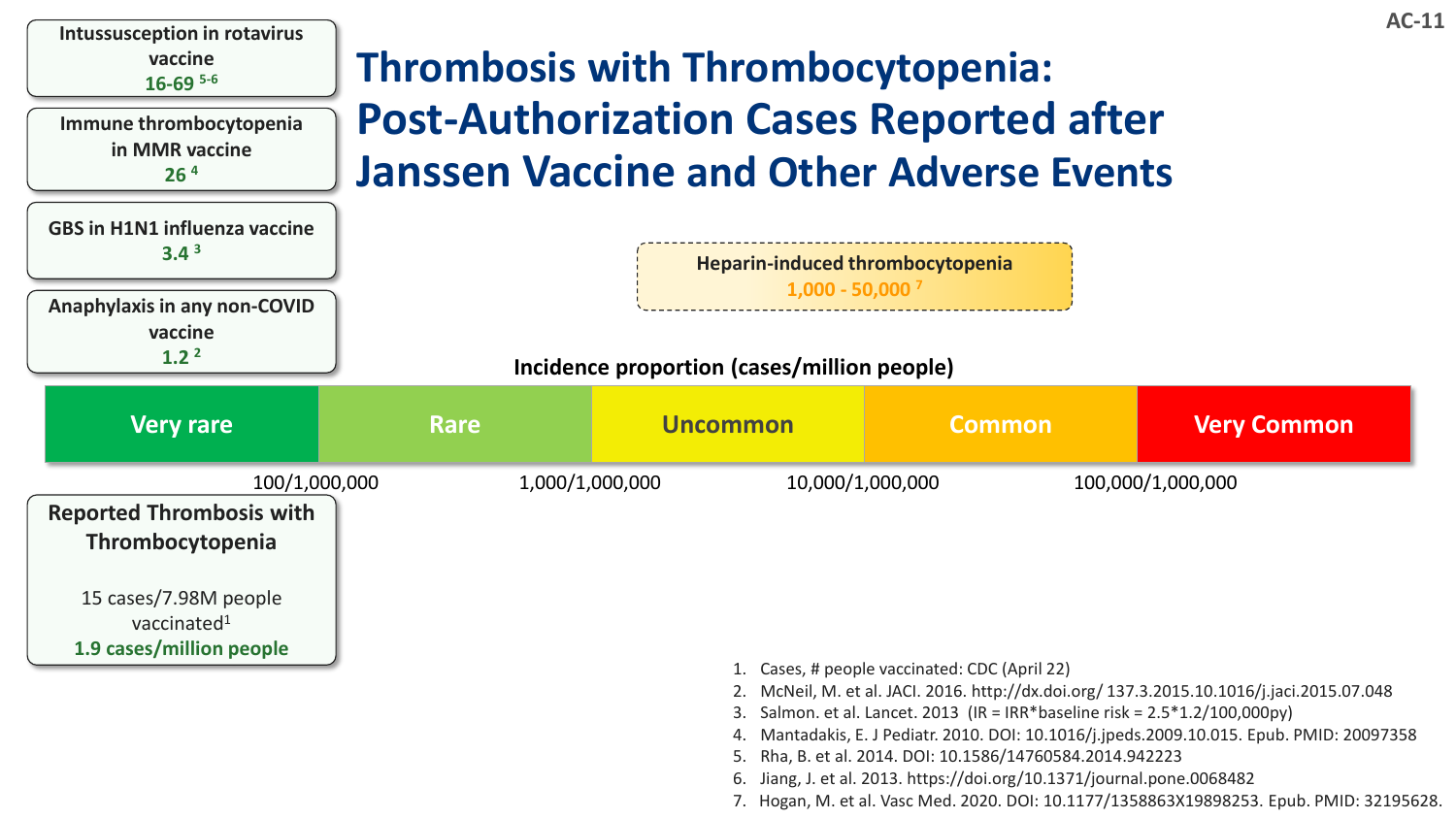## **Thrombosis with Thrombocytopenia: Post-Authorization Cases Reported after Janssen Vaccine in Women Age < 50 and Background**



- 1. Cases, # people vaccinated: CDC (April 22)
- 2. Background rate in 1JAN2018 from 5 US observational sources (n=63 million persons), \* 28/365d (time-at-risk)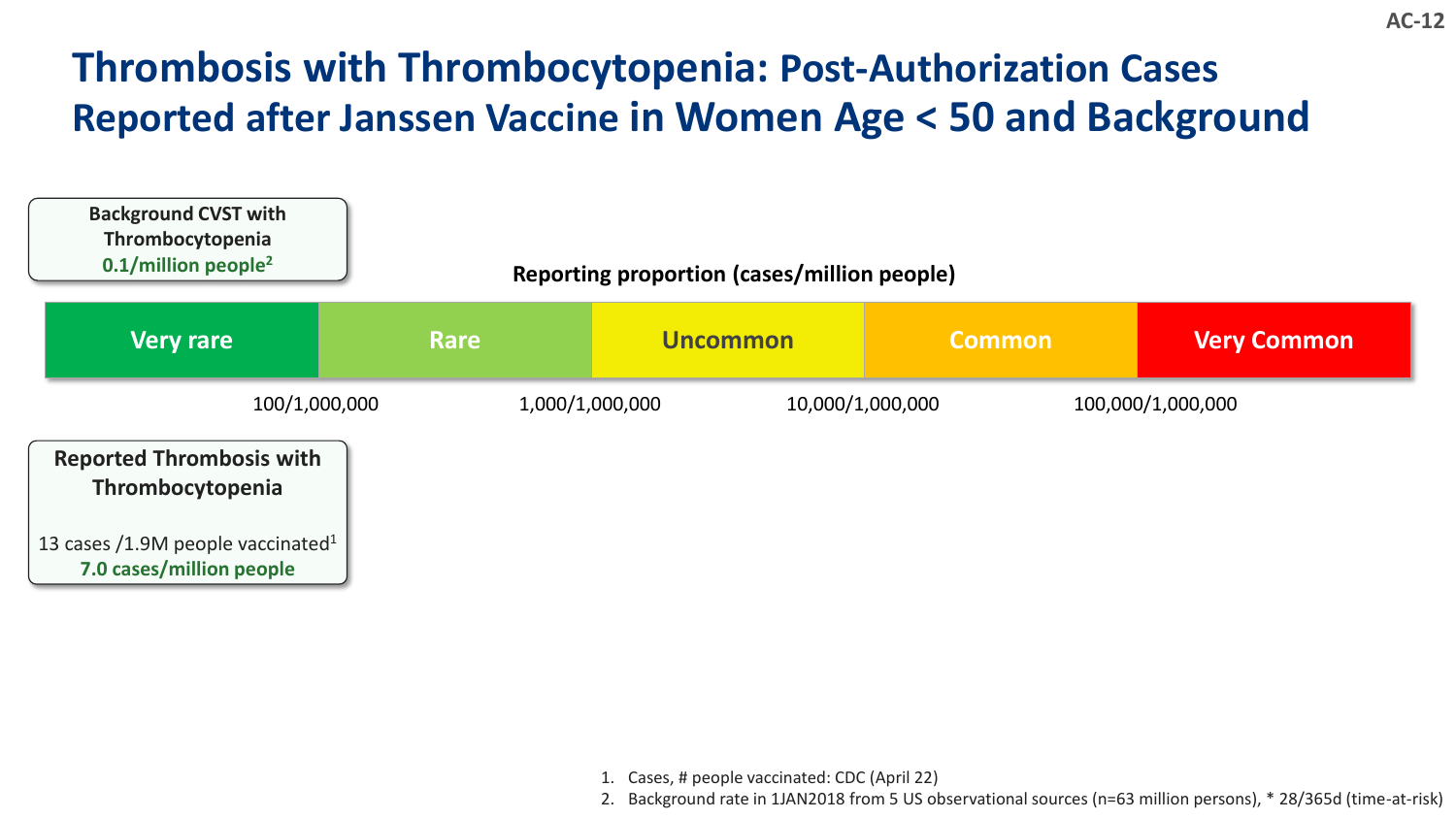# **Known and Labeled Risks For Combination Oral Contraceptives in Women**



All data from published literature (other than venous thromboembolic events: source is product label)

- 1. Lidegaard, O. et al. NEJM. 2012
- 2. Weill, A. et al. BMJ. 2016
- 3. Azoomegar. et al. Frontiers in Neurology. 2015 (IR=background rate \* OR = 0.4/100,000 \* 7.59)
- 4. Yasmin package insert: https://dailymed.nlm.nih.gov/dailymed/drugInfo.cfm?setid=d7ea6a60-5a56-4f81-b206-9b27b7e58875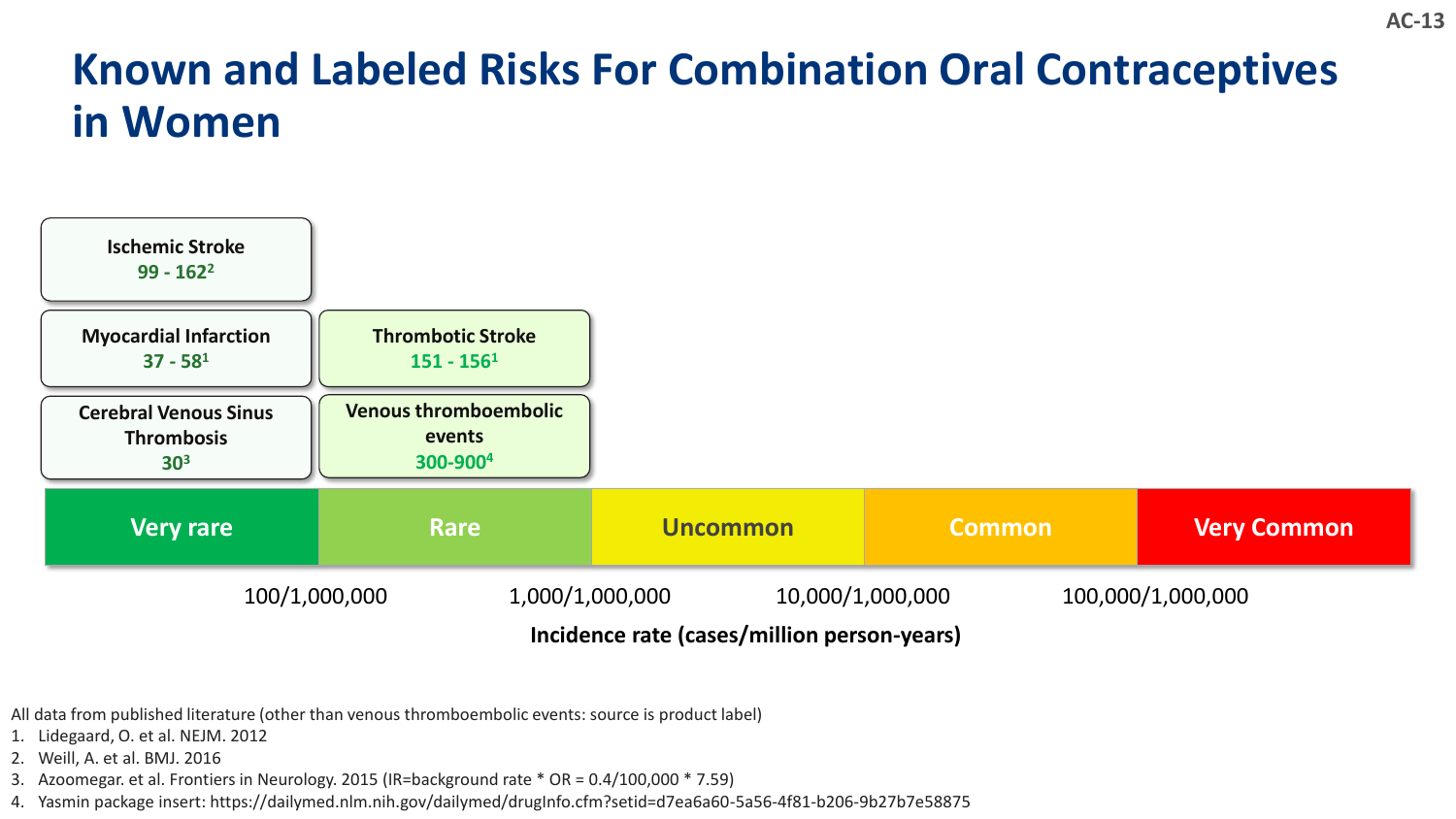## **Favorable Benefit-Risk Assessment in Adults 18 Years and Older**

#### **Vaccinating 1M adults 18 years and older in the US would be expected to result in:**



**1400 CONDER 1,000,000 DISPONDER 1,000,000 individuals** 

- a. CDC COVID-19 mortality rate as of Apr 14, 2021, 2018 US census population, COV3001 interim analysis assuming 100% efficacy on death for 1-year post-vaccination
- b. CDC COVID-19 hospitalization rate from Mar 7, 2020 Mar 6, 2021, COV3001 interim analysis assuming 100% efficacy on hospitalization for 1-year post-vaccination
- c. Observed: Reporting proportion; Background: Assumed 0 cases/million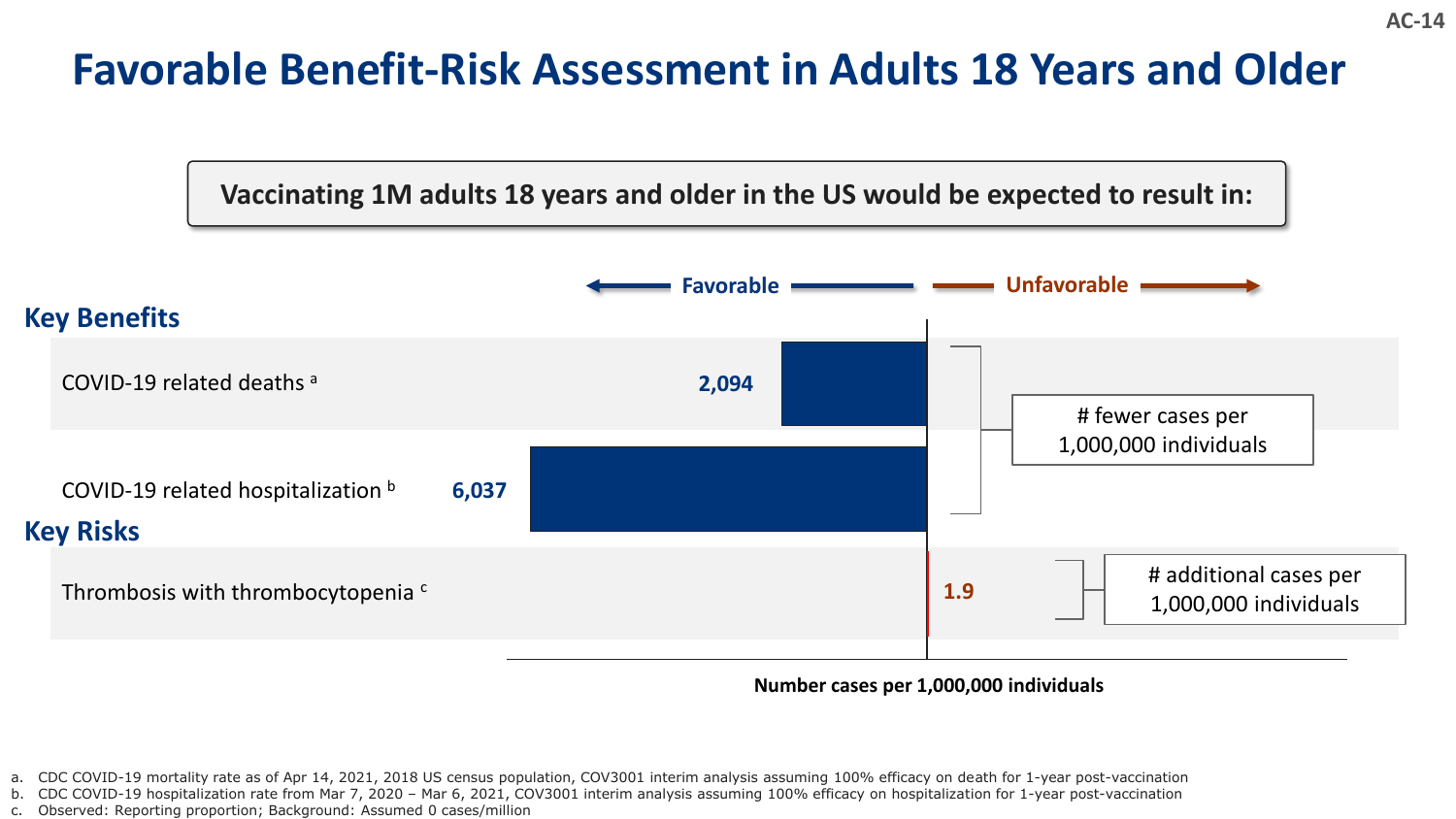## **Favorable Benefit-Risk Assessment in Women Age < 50**

**Vaccinating 1M women age < 50 in the US would be expected to result in:**



**-6400 -4400 -2400 Number cases per 1,000,000 individuals -400 1600 3600 5600**

- a. CDC COVID-19 mortality rate as of Apr 14, 2021, 2018 US census population, COV3001 interim analysis assuming 100% efficacy on death for 1-year post-vaccination
- b. CDC COVID-19 hospitalization rate from Mar 7, 2020 Mar 6, 2021, COV3001 interim analysis assuming 100% efficacy on hospitalization for 1-year post-vaccination
- c. Observed: Reporting proportion; Background: Assumed 0 cases/million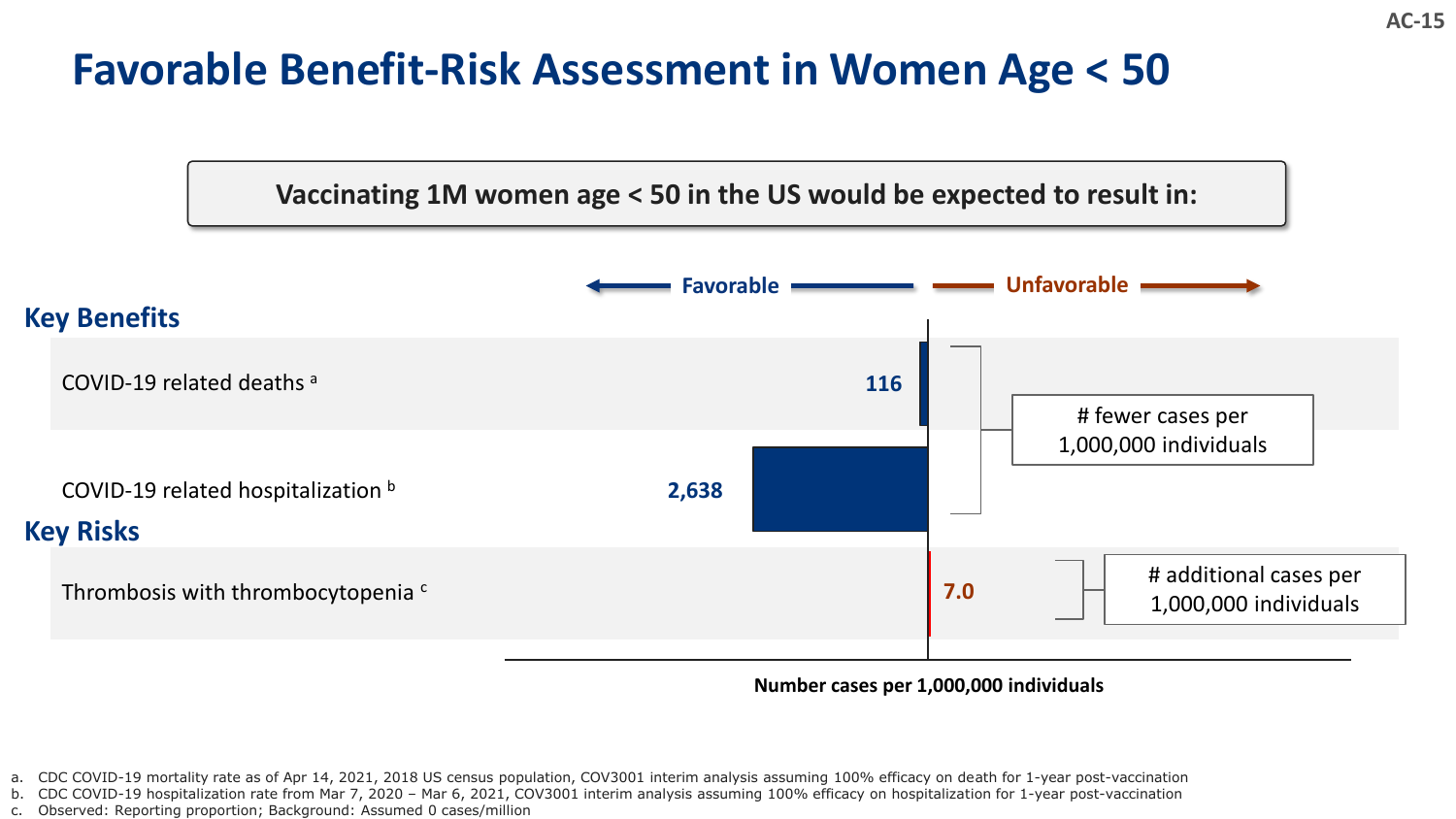# **Janssen Supports Public Awareness, and Guidance for Medical Professionals of this Very Rare Event Following Vaccination**

- Active follow up to identify and investigate cases, understand underlying pathophysiology
- Designed observational study protocols using multiple databases
- Support guidance from CDC and professional societies that outline education, diagnosis and treatment
- Implementing HCP and consumer support initiatives; professional initiatives
	- Vaccine fact sheets on Janssen healthcare and consumer websites
	- 24-hour global hotline
- Agree with FDA on warning in label and alerting vaccinees with communications materials

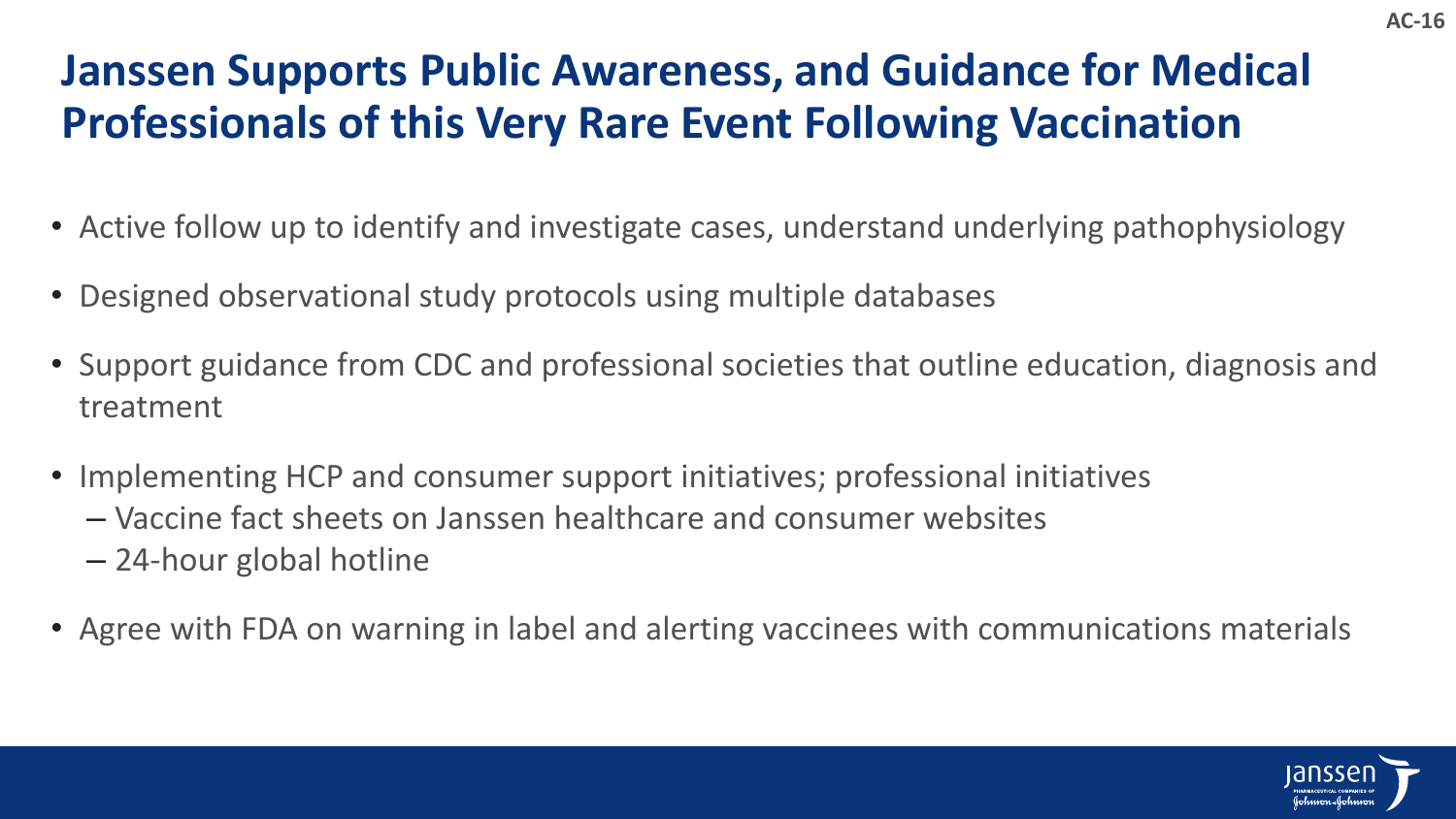# **FDA-agreed Warning and Precaution Regarding Thrombosis with Thrombocytopenia**

## **5.2 Thrombosis with Thrombocytopenia**

Reports of adverse events following use of the Janssen COVID-19 Vaccine under emergency use authorization suggest an increased risk of thrombosis involving the cerebral venous sinuses and other sites (including but not limited to the large blood vessels of the abdomen and the veins of the lower extremities) combined with thrombocytopenia and with onset of symptoms approximately one to two weeks after vaccination *[see Overall Safety Summary (6.2)]*. Most cases of thrombosis with thrombocytopenia reported following the Janssen COVID-19 Vaccine have occurred in females ages 18 through 49 years; some have been fatal. Specific risk factors for thrombosis with thrombocytopenia following the Janssen COVID-19 Vaccine and the level of potential excess risk due to vaccination are under investigation. Based on currently available evidence, a causal relationship between thrombosis with thrombocytopenia and the Janssen COVID-19 Vaccine is plausible.

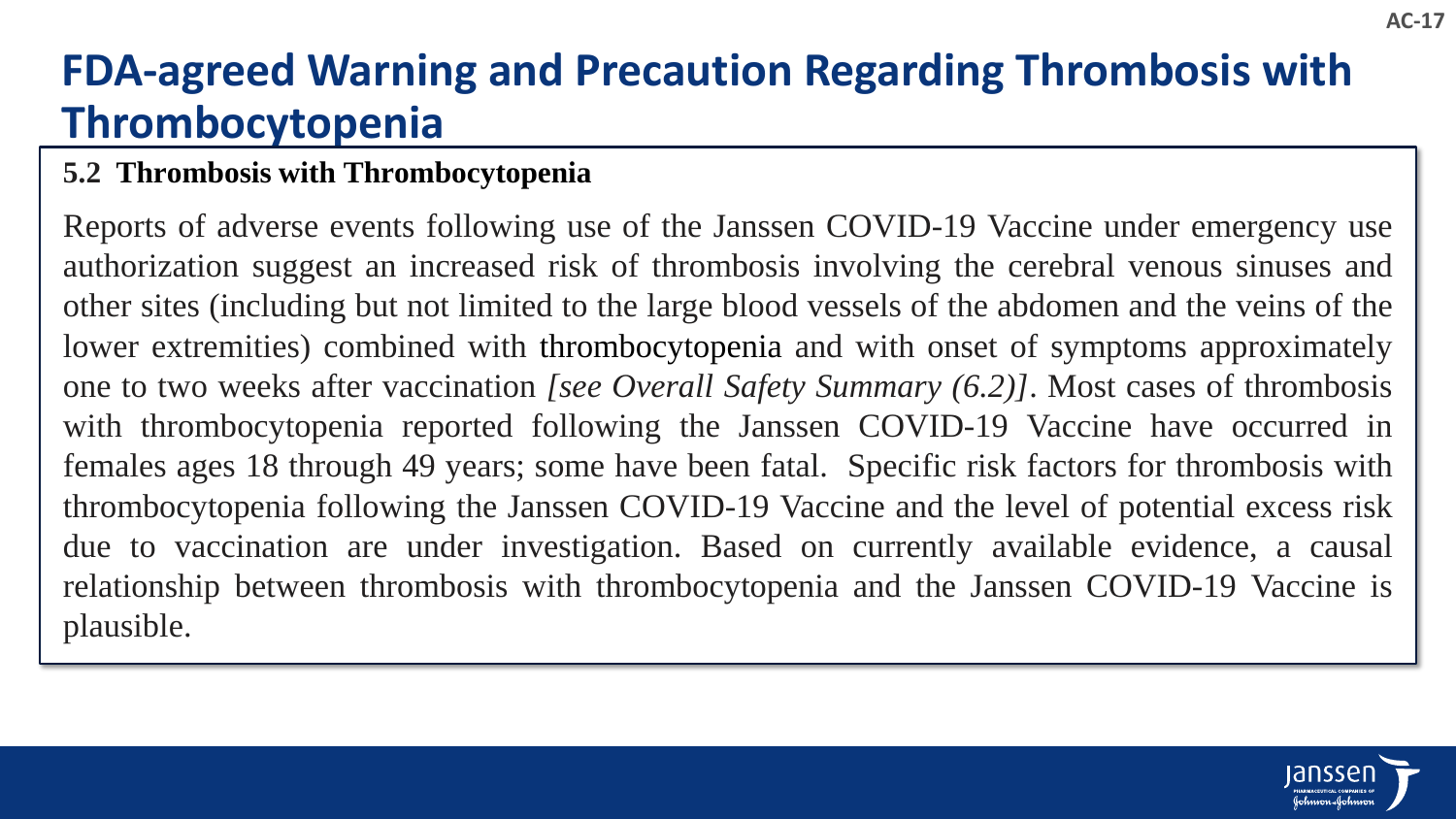# **FDA-agreed Warning and Precaution Regarding Thrombosis with Thrombocytopenia**

## **5.2 Continued**

Healthcare professionals should be alert to the signs and symptoms of thrombosis with thrombocytopenia in individuals who receive the Janssen COVID-19 Vaccine. The clinical course shares features with autoimmune heparin-induced thrombocytopenia. In individuals with suspected thrombosis with thrombocytopenia following the Janssen COVID-19 Vaccine, the use of heparin may be harmful and alternative treatments may be needed. Consultation with hematology specialists is strongly recommended. The American Society of Hematology has published considerations relevant to the diagnosis and treatment of thrombosis with thrombocytopenia following the Janssen COVID-19 Vaccine (*[https://www.hematology.org/covid-19/vaccine-induced](https://www.hematology.org/covid-19/vaccine-induced-immune-thrombotic-thrombocytopenia)immune-thrombotic-thrombocytopenia*).

Recipients of Janssen COVID-19 Vaccine should be instructed to seek immediate medical attention if they develop shortness of breath, chest pain, leg swelling, persistent abdominal pain, neurological symptoms (including severe or persistent headaches or blurred vision), or petechiae beyond the site of vaccination.

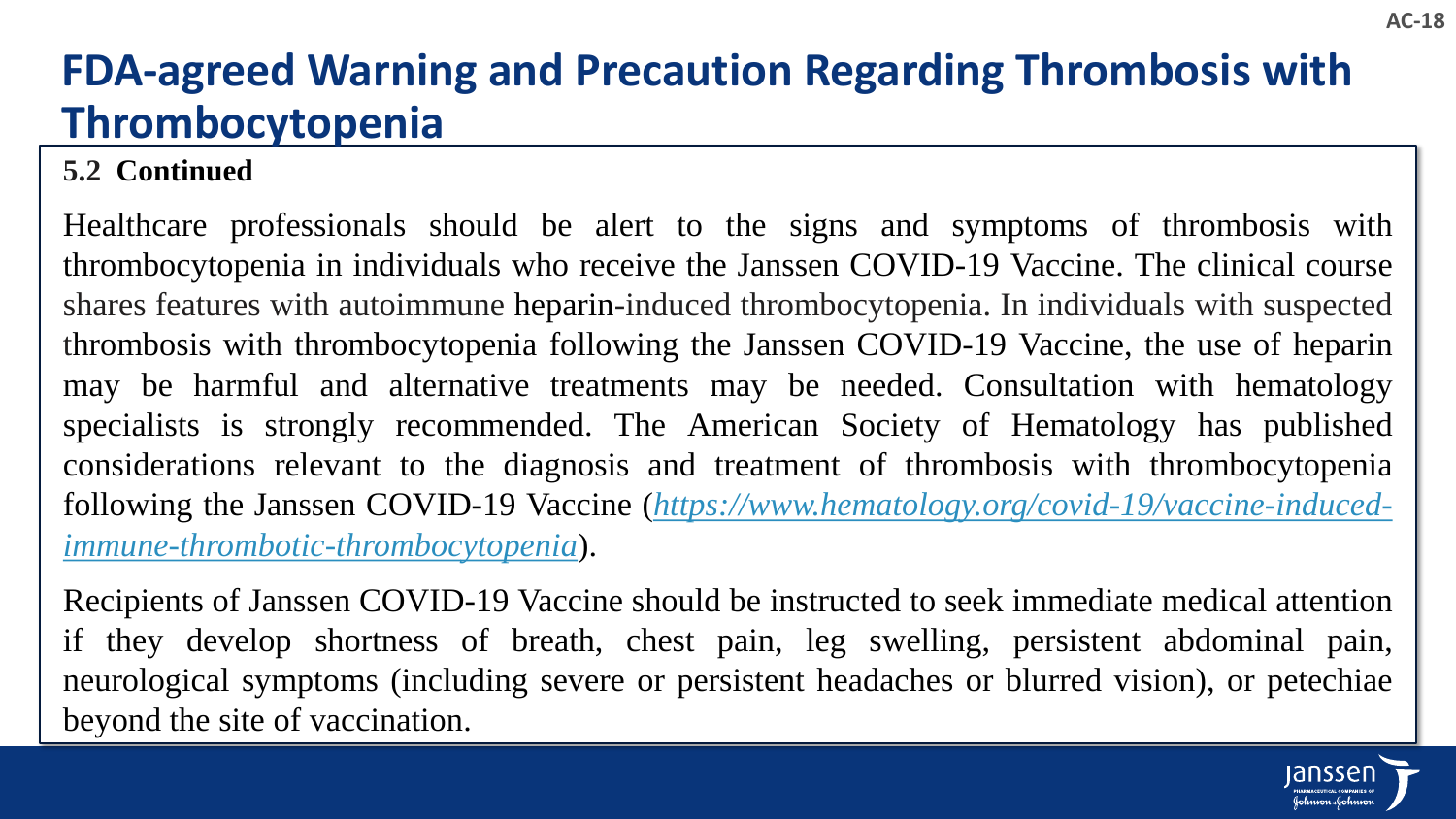# **Benefits of an Effective, Single-Dose, Easy-to-Use Janssen COVID-19 Vaccine Continue to Outweigh Risks**

- Continue to face deadly pandemic, variants making containment more challenging globally
	- Janssen COVID-19 vaccine critically important to help halt spread of infection
- Janssen vaccine offers early and durable efficacy, protection against variants, and simplicity – Provides access to certain populations that typically face barriers to healthcare services
- Concerns that a restriction would leave significant proportion of the US unvaccinated – Puts reaching herd immunity at risk
- Janssen committed to understanding and communicating all risks, including very rare events of thrombosis with thrombocytopenia
	- Supports awareness, education and labeling; making this event more identifiable, diagnosable and treatable with improved chances for successful outcomes
- Janssen COVID-19 vaccine central in effort to end pandemic